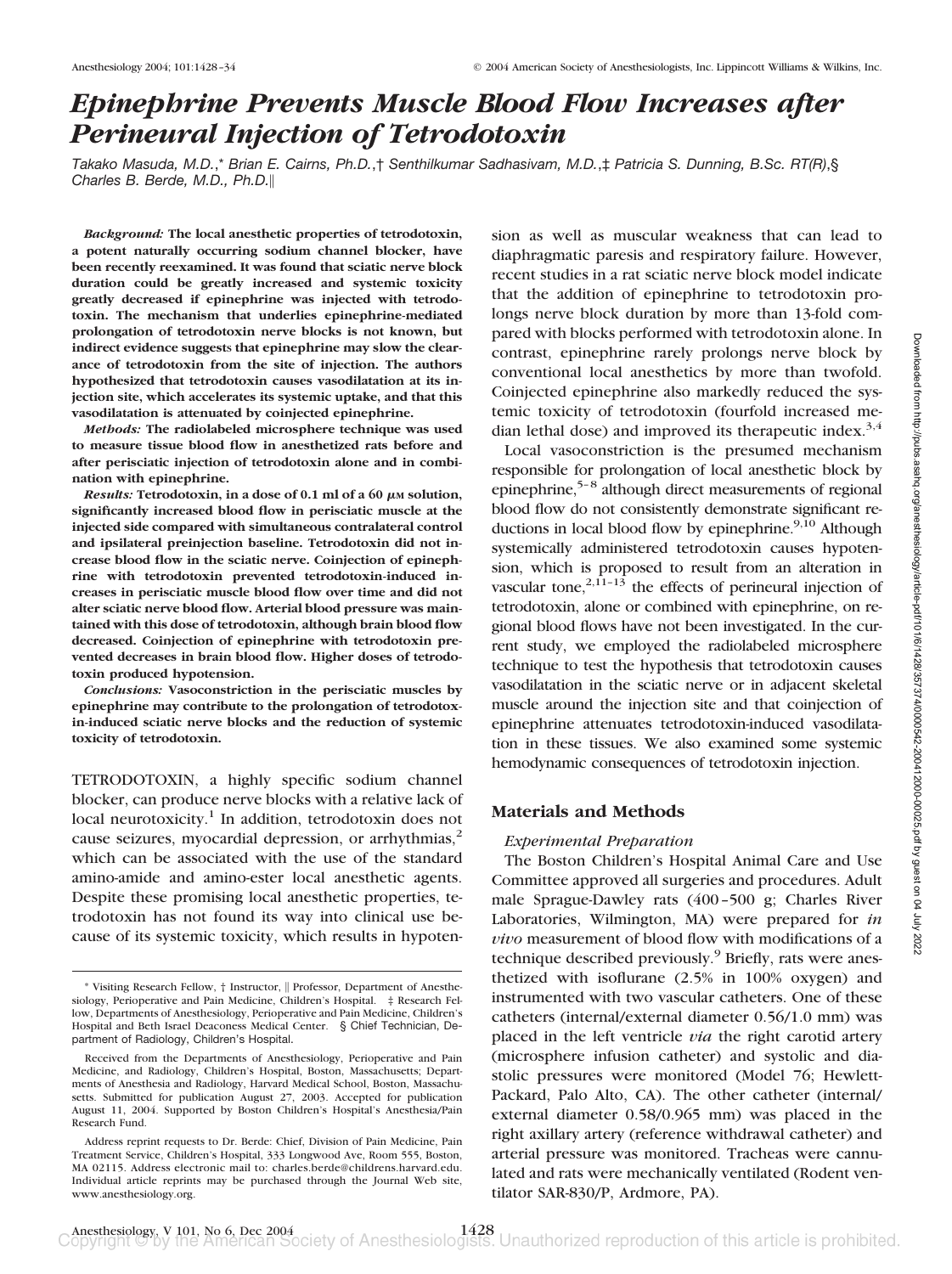Blood gas analysis was performed during each experiment after steady-state conditions were achieved before nerve block injections, and end-tidal carbon dioxide was repeatedly measured for ventilation adjustment. Ventilation was adjusted to keep end-tidal carbon dioxide in a range between 25–30 mmHg. This was based on pilot experiments conducted over a broader range of ventilator settings indicating that this would result in arterial carbon dioxide partial pressures of roughly 33– 42 mmHg, thereby minimizing effects of hypocapnia or hypercapnia on brain blood flow. In these pilot experiments, there was a good correlation (Pearson correlation coefficient,  $r = 0.841$ ) between end-tidal carbon dioxide partial pressure and arterial carbon dioxide partial pressures (data not shown).

Throughout the experiment, rectal temperature was maintained in the range of 36.5°–37.5°C.

For the regional blood flow experiments with perisciatic injection of tetrodotoxin 60  $\mu$ <sub>M</sub>, 0.1 ml, with or without epinephrine, inspired isoflurane concentration was maintained at 2.5% in oxygen. Inspired concentrations were delivered using a Fluotec MK III (Engler Engineering Corp., Hialeah, FL) and calibrated using Datex (Datex-Ohmeda, Inc., Madison, WI) agent analyzers.

Experiments examining systemic hemodynamic effects of tetrodotoxin at higher doses (120  $\mu$ M, 0.1 ml, with or without epinephrine) were performed under two conditions: first with constant inspired isoflurane concentration at 2.5% and second with variable inspired isoflurane concentrations titrated to maintain arterial blood pressure in a physiologic range after perisciatic tetrodotoxin injection. Removed blood samples were replaced by heparinized (4 U/ml) normal saline in a 3:1 ratio used to flush the arterial lines.

#### *Perisciatic Nerve Injection Paradigm*

Perisciatic injections were made on the left side with a 25-gauge 1-inch needle attached to a 1-ml syringe that was inserted percutaneously from the posterior aspect of the upper leg and advanced anterolaterally toward the greater trochanter. On bony contact, the needle was withdrawn 1 mm and then 0.1 ml of solution was injected.

The effects of tetrodotoxin with or without epinephrine on local and systemic blood flow was investigated by perisciatic nerve injection of 0.1 ml in three groups of animals ( $n = 6$  for each group) receiving either normal saline, tetrodotoxin 60  $\mu$ M, or tetrodotoxin 60  $\mu$ M with epinephrine 55  $\mu$ <sub>M</sub>, respectively.

As noted in the previous section, additional groups of animals ( $n = 6$  for each group) received perisciatic injection of a higher dose of tetrodotoxin, namely 0.l ml of a 120  $\mu$ M solution with or without epinephrine 55  $\mu$ M, to investigate effects of these doses on mean arterial blood pressure, brain blood flow, and rectus abdominus muscle blood flow. Fluorescein dye (Isothiocyanate-dextran,  $MW = 2,000,000$ ; Sigma-Aldrich, St. Louis, MO $) 0.5$ mg in 0.1 ml solution) was added to all nerve block injectates to allow identification of perisciatic injection sites upon dissection. A previous study has shown no effect on local blood flow with this dose of fluorescein.<sup>9</sup>

#### *Blood Flow Determination*

The radiolabeled microsphere technique<sup>14,15</sup> was employed in the current study to measure regional blood flow. The technique employs sequential injections into the left ventricle of suspensions of glass microspheres  $(15 \pm 0.1 \mu m)$  in diameter) labeled with one of five isotopes:  $^{146}$ CE,  $^{51}$ Cr,  $^{103}$ Ru,  $^{95}$ Nb, and  $^{46}$ Sc (Perkin Elmer Life Sciences, Boston, MA). As each isotope has a distinct gamma emission spectrum, blood flow can be examined at five different time points. Solutions of one of the different isotopes (10  $\mu$ Ci, 0.2 ml) were administered through the left ventricular catheter at baseline (5 min before perisciatic injection) and then 5, 15, 30, and 60 min after sciatic block injections. Beginning 10 s before the microsphere injection and continuing for 75 s, a reference blood sample  $(\sim)1$  ml) was withdrawn from the arterial catheter at a rate of 0.6 ml/min using a Harvard Apparatus pump (Harvard Apparatus, Inc., Holliston, MA). At the completion of the experiment, the animals were sacrificed with injection of pentobarbital 100 mg/kg through the intracardiac catheter. Then, the fluorescein-labeled segments of muscle adjacent to the sciatic nerve (including the pyriformis, deep portions of the gluteus, and origins of the biceps femoris or adductor muscles), and sciatic nerve, as well as brain and rectus abdominus muscle, were harvested. Rectus abdominus served as a second distant control site to assess systemic effects on muscle blood flow. The reference blood samples and harvested tissues and organs were weighed and placed in 5-ml vials for analysis of radioisotope activity in an automatic  $\gamma$ -counting system (Cobra, Model D5003; Packard Instrument Co., Downers Grove, IL).

Tissue blood flows were calculated with the following equation:

Tissue blood flow at time points  $(ml·min^{-1}·g^{-1})$  = tissue counts per min/blood counts per min  $\times$  blood withdrawal flow rate/wet tissue weight

#### *Statistical Analysis of Data*

Regional blood flow values were analyzed using analyses of variance for repeated measures. *Post hoc* comparisons were performed using Bonferroni/Dunn tests in two ways:

1. At each tissue site (sciatic nerve, perisciatic muscle, brain, rectus abdominus), regional blood flows at repeated time points after nerve injection were compared with the prenerve-injection baseline regional blood flows in the same tissue site, and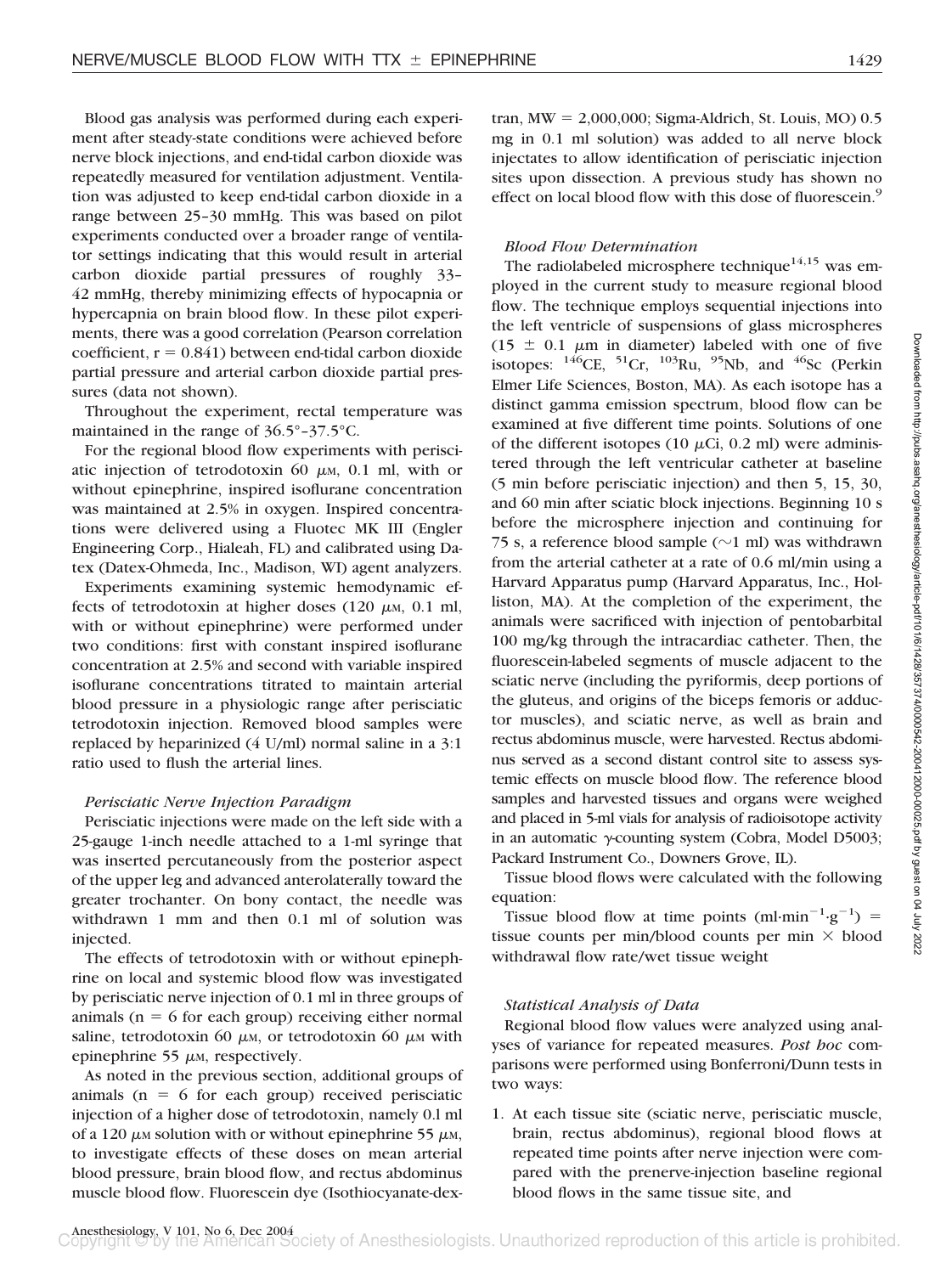

**Fig. 1. Effects of left perisciatic injection of 0.1 ml of: tetrodo**toxin (TTX) 60  $\mu$ M (*A*), tetrodotoxin 60  $\mu$ M plus epinephrine 55  $\mu$ M (1:100,000) (*B*), or saline (*C*) on blood flow in perisciatic muscle and tetrodotoxin 60  $\mu$ M (*D*), tetrodotoxin 60  $\mu$ M plus **epinephrine 55**  $\mu$ M (1:100,000) (*E*), or saline (*F*) in sciatic nerve. The plots show blood flows in left (drug-injection,  $\bullet$ ) and right (contralateral control,  $\circ$ ) tissues. Compared with baseline, te**trodotoxin significantly increased perisciatic muscle blood flow bilaterally (***A***), but the increases in flow were significantly greater on the ipsilateral (left) side compared with contralateral side at 5 min postinjection. Coinjection of epinephrine with tetrodotoxin prevented tetrodotoxin-induced increase in bilateral perisciatic muscle blood flow (***B***). Saline injection produced no changes in perisciatic muscle blood flow (***C***). Neither tetrodotoxin alone (***D***), tetrodotoxin coinjected with epinephrine (***E***), nor saline control (***F***) altered sciatic nerve blood flow sig** $n$  ificantly at any time point.  $n = 6$  animals for each condition. Data are expressed as mean  $\pm$  SD.  $\degree$ *P* < 0.05 comparing same**site measurements at that time point** *versus* **measurements at time 0 (preinjection). †***P* **< 0.05 comparing between-site (ipsilateral** *versus* **contralateral control) at the same time point.**

2. At each time point, regional blood flows for sciatic nerve and perisciatic muscle were compared between the injected (left) side and the corresponding tissue site in the control (right) side.

Measurements of arterial blood pressure were compared with preinjection baseline values in the same tissue using analysis of variance for repeated measures, followed by Bonferroni/Dunn tests. Data points and error bars are expressed as mean  $\pm$  SD. The significance level was set at  $P < 0.05$ .

#### **Results**

# *Effect of Perisciatic Injection of Tetrodotoxin, 60 M, 0.1 ml, With and Without Epinephrine, 55 <sup>M</sup> (1:100,000), on Blood Flow in Perisciatic Muscle and in Sciatic Nerves*

Compared with preinjection baseline, perisciatic muscle blood flow (all values expressed as  $ml·min^{-1}·g^{-1}$ , mean  $\pm$  SD) on the injected (left) side increased 3.7-fold at 5 min after sciatic nerve injection of tetrodotoxin 60  $\mu$ м, 0.1 ml (fig. 1 A; 0.11  $\pm$  0.035 preinjection, 0.42  $\pm$ 0.12 at 5 min postinjection,  $P \le 0.05$ ). Contralateral (right) perisciatic muscle blood flow increased by 2.3 fold relative to preinjection baseline at 5 min postinjection (fig. 1 A;  $0.12 \pm 0.033$  preinjection,  $0.28 \pm 0.12$  at 5 min postinjection,  $P \le 0.05$ ). At 5 min postinjection, perisciatic muscle blood flow was significantly greater on the injected side compared with the contralateral side (fig. 1 A;  $0.42 \pm 0.12$  on the injected side,  $0.28 \pm 0.12$ on the contralateral side,  $P \leq 0.05$ ).

Coinjection of epinephrine 55  $\mu$ M (1:100,000) with tetrodotoxin 60  $\mu$ M, 0.1 ml prevented tetrodotoxin induced increases in ipsilateral and contralateral perisciatic muscle blood flow (fig. 1 B). At 5 min postinjection, mean ipsilateral perisciatic muscle flow in the tetrodotoxin-plus epinephrine group  $(0.07 \pm 0.038)$  was sixfold lower than that seen at 5 min postinjection in the tetrodotoxin-alone group  $(0.42 \pm 0.12; P \le 0.05)$ . Contralateral perisciatic muscle flow at 5 min postinjection in the tetrodotoxin-plus epinephrine group  $(0.12 \pm 0.06)$  was 2.3-fold lower than that seen at 5 min postinjection in the tetrodotoxin-alone group  $(0.28 \pm 0.12; P \le 0.05)$ .

Control animals receiving perisciatic injection of saline 0.9%, 0.1 ml, showed no changes in ipsilateral or contralateral perisciatic muscle blood flow (fig. 1 C).

In contrast to findings in perisciatic muscle, tetrodotoxin did not significantly alter ipsilateral or contralateral sciatic nerve blood flow (fig. 1 D; ipsilateral  $0.34 \pm 0.076$ preinjection,  $0.37 \pm 0.21$  at 5 min postinjection; contralateral  $0.34 \pm 0.095$  preinjection and  $0.35 \pm 0.16$  at 5 min postinjection,  $P > 0.05$  for each comparison).

Coinjection of epinephrine with tetrodotoxin did not significantly alter sciatic nerve blood flow (fig. 1 E; ipsilateral  $0.35 \pm 0.16$  preinjection and  $0.52 \pm 0.23$  at 5 min postinjection; contralateral  $0.37 \pm 0.16$  preinjection and  $0.70 \pm 0.34$  at 5 min postinjection;  $P > 0.05$  for each comparison).

Rats receiving control perisciatic injections of 0.9% saline, 0.1 ml, showed no changes in ipsilateral or contralateral regional blood flow in sciatic nerves (fig. 1 F).

## *Systemic Hemodynamic Effects of Tetrodotoxin, 60 M, 0.1 ml, With and Without Epinephrine*

Perisciatic injection of tetrodotoxin 60  $\mu$ M, 0.1 ml, with or without epinephrine 55  $\mu$ M (1:100,000) did not alter mean arterial blood pressure in animals maintained at a constant inspired isoflurane concentration of 2.5% (fig. 2 A and 2 B). For the tetrodotoxin alone condition, group blood pressures (mean  $\pm$  SD) at times 0, 5, 15, 30 and 60 min were  $77 \pm 12$ ,  $78 \pm 14$ ,  $74 \pm 8$ ,  $73 \pm 5$ , and  $71 \pm 6$  mmHg, respectively (fig. 2 A). For the tetrodotoxin with epinephrine condition, group mean arterial blood pressures at these times were  $81 \pm 11$ ,  $82 \pm 10$ ,  $91 \pm 13$ ,  $86 \pm 13$ , and  $84 \pm 8$  mmHg, respectively (fig. 2 B). These blood pressures were not significantly different from those of control animals receiving perisciatic injections of saline 0.9%, 0.1 ml (fig. 2 C). Heart rates remained between 240–340 beats/min (data not shown).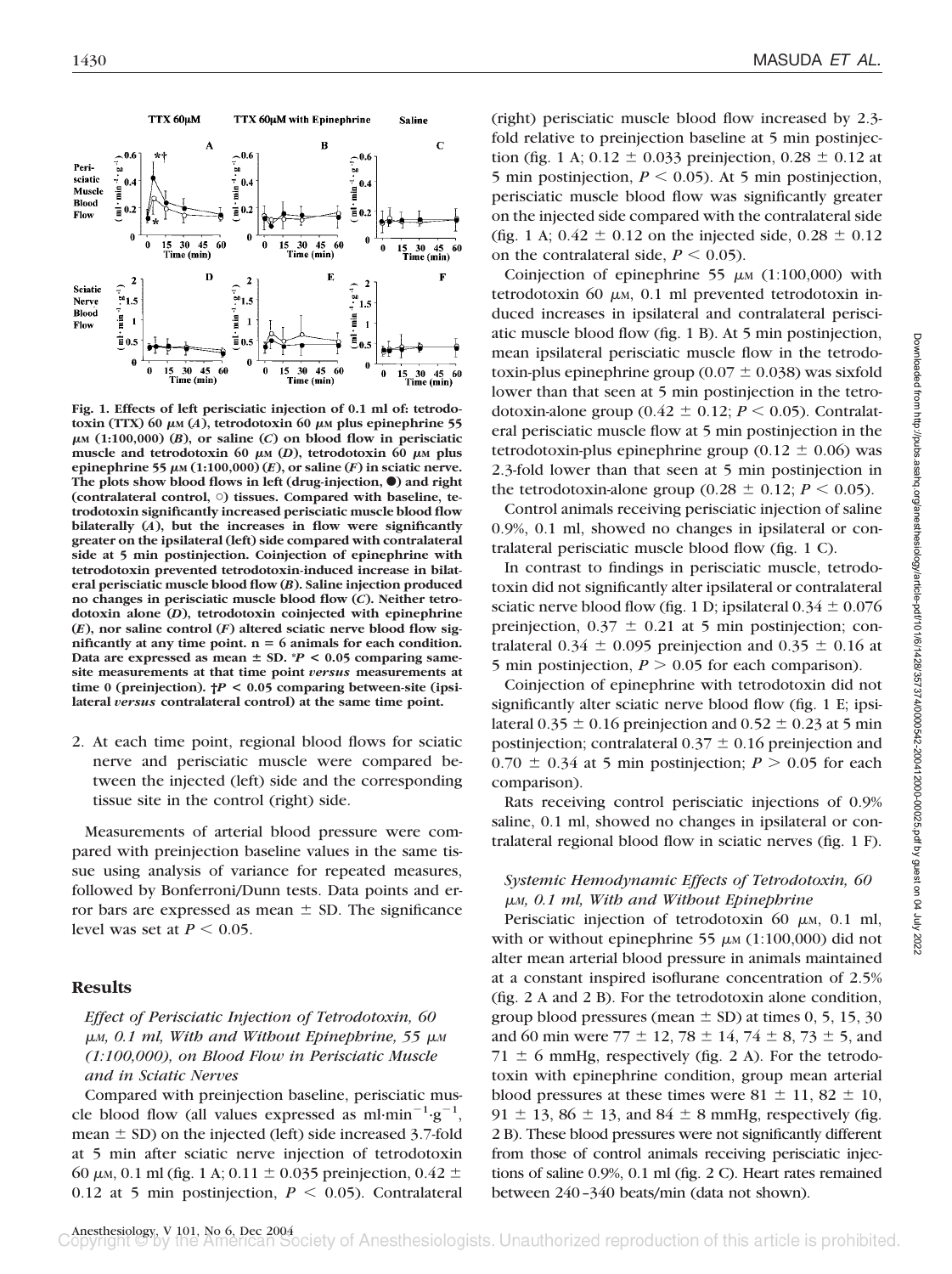**Fig. 2. Systemic effects of perisciatic injection of 0.1 ml of either tetrodotoxin (TTX) 60 M, tetrodotoxin 60 M plus epinephrine 55 M (1:100,000), or saline. Data are shown from the same groups of animals described in Fig. 1. Mean arterial blood pressure measurements from groups re**ceiving injections of tetrodotoxin 60  $\mu$ M  $(A)$ , tetrodotoxin 60  $\mu$ <sub>M</sub> plus epinephrine 55  $\mu$ **M** (1:100,000) (*B*), or saline (*C*) are shown. End-tidal carbon dioxide (ETCO<sub>2</sub>) **measurements from groups receiving injections of tetrodotoxin 60**  $\mu$ <sub>M</sub>  $(D)$ , tetrodo- $\text{to}\$  **toxin** 60  $\mu$ **M** plus epinephrine 55  $\mu$ M (1: **100,000) (***E***), or saline (***F***) and the corresponding measurements of brain blood flow in groups receiving injections** of tetrodotoxin 60  $\mu$ <sub>M</sub> (*G*), tetrodotoxin 60  $\mu$ M plus epinephrine 55  $\mu$ M  $(1:100,000)$ **(***H***), or saline (***I***) are shown. There were no statistically significant changes in blood pressure or end-tidal carbon dioxide over time within each treatment group, nor were there between-group differences in blood pressure or end-tidal carbon dioxide** at each time point. Tetrodotoxin 60  $\mu$ M **produced significant reductions in brain blood flow at all time points postinjection**  $(G)$ . The tetrodotoxin 60  $\mu$ <sub>M</sub> plus epineph-



rine 55  $\mu$ M (*H*) and saline (*I*) groups showed no significant changes in brain blood flow over time. \**P* < 0.05 comparing same-site **measurements at that time point** *versus* **measurements at time 0 (preinjection).**

End-tidal carbon dioxide partial pressure was maintained constant throughout the experiments (fig. 2 D, E, and F), and did not differ significantly at any time point between groups receiving tetrodotoxin (fig. 2 D), tetrodotoxin  $+$  epinephrine (fig. 2 E), or saline (fig. 2 F).

Rats receiving tetrodotoxin 60  $\mu$ M, 0.1 ml showed significant decreases in brain blood flow (fig. 2 G). Coinjection of epinephrine 55  $\mu$ M (1:100,000) with tetrodotoxin 60  $\mu$ M, 0.1 ml prevented tetrodotoxin-induced decreases in brain blood flow (fig. 2 H). Controls receiving saline injections showed no significant changes in brain blood flow (fig. 2 I).

Rats receiving tetrodotoxin 60  $\mu$ M, 0.1 ml showed significant increases in rectus abdominus muscle blood flow, with values increasing from  $0.047 \pm 0.019$ ml·min<sup>-1</sup>·g<sup>-1</sup> preinjection to a maximum of 0.094  $\pm$ 0.034 ml·min $\frac{-1}{\cdot}$  at 15 min postinjection. Rats receiving tetrodotoxin 60  $\mu$ <sub>M</sub>, 0.1 ml coinjected with epinephrine 55  $\mu$ <sub>M</sub> (1:100,000) and rats receiving saline perisciatic injections showed no significant increases in rectus abdominus blood flow at any time point.

## *Systemic Hemodynamic Effects of Tetrodotoxin, 120 M, 0.1 ml, With and Without Epinephrine 55 <sup>M</sup> (1:100,000)*

Perisciatic injection of tetrodotoxin 120  $\mu$ M, 0.1 ml produced more marked systemic hemodynamic effects. In animals maintained at a constant inspired isoflurane concentration of 2.5%, perisciatic injection of tetrodotoxin 120  $\mu$ <sub>M</sub>, 0.1 ml, mean arterial blood pressure decreased significantly ( $P < 0.05$ ) from 82  $\pm$  11 mmHg preinjection to  $43 \pm 2$  mmHg at 5 min and blood pressures remained low, with mean values ranging from 43–47 mmHg throughout the 60 min measurement period.

In additional groups of animals receiving perisciatic injection of tetrodotoxin 120  $\mu$ M, 0.1 ml, the inspired isoflurane concentration was reduced to 1.7–2.2% after sciatic injection in an attempt to maintain blood pressure within the physiologic range. With blood pressures maintained unchanged from preinjection baseline, these animals also showed marked reduction in brain blood flows and significant increase in rectus abdominus muscle blood flows. Coinjection of epinephrine  $55 \mu m$  with tetrodotoxin 120  $\mu$ <sub>M</sub>, 0.1 ml, significantly delayed the onset of tetrodotoxin-induced decreases in brain blood flow and increases in rectus abdominus blood flow over the first 15–30 min, respectively, but did not prevent these changes from occurring at later time points.

#### **Discussion**

## *Local Effects of Tetrodotoxin With and Without Epinephrine*

The results of the current study indicate that perisciatic nerve injection of tetrodotoxin does not increase blood flow in the sciatic nerve but significantly increases local blood flow in the perisciatic muscles at the injection site. Increases in local blood flow were more prolonged and of greater magnitude in ipsilateral, compared with contralateral, perisciatic muscles.

It may seem at first glance counterintuitive that epinephrine can prolong the duration of tetrodotoxin block from 1 h to more than 13  $h^3$  without producing signifi-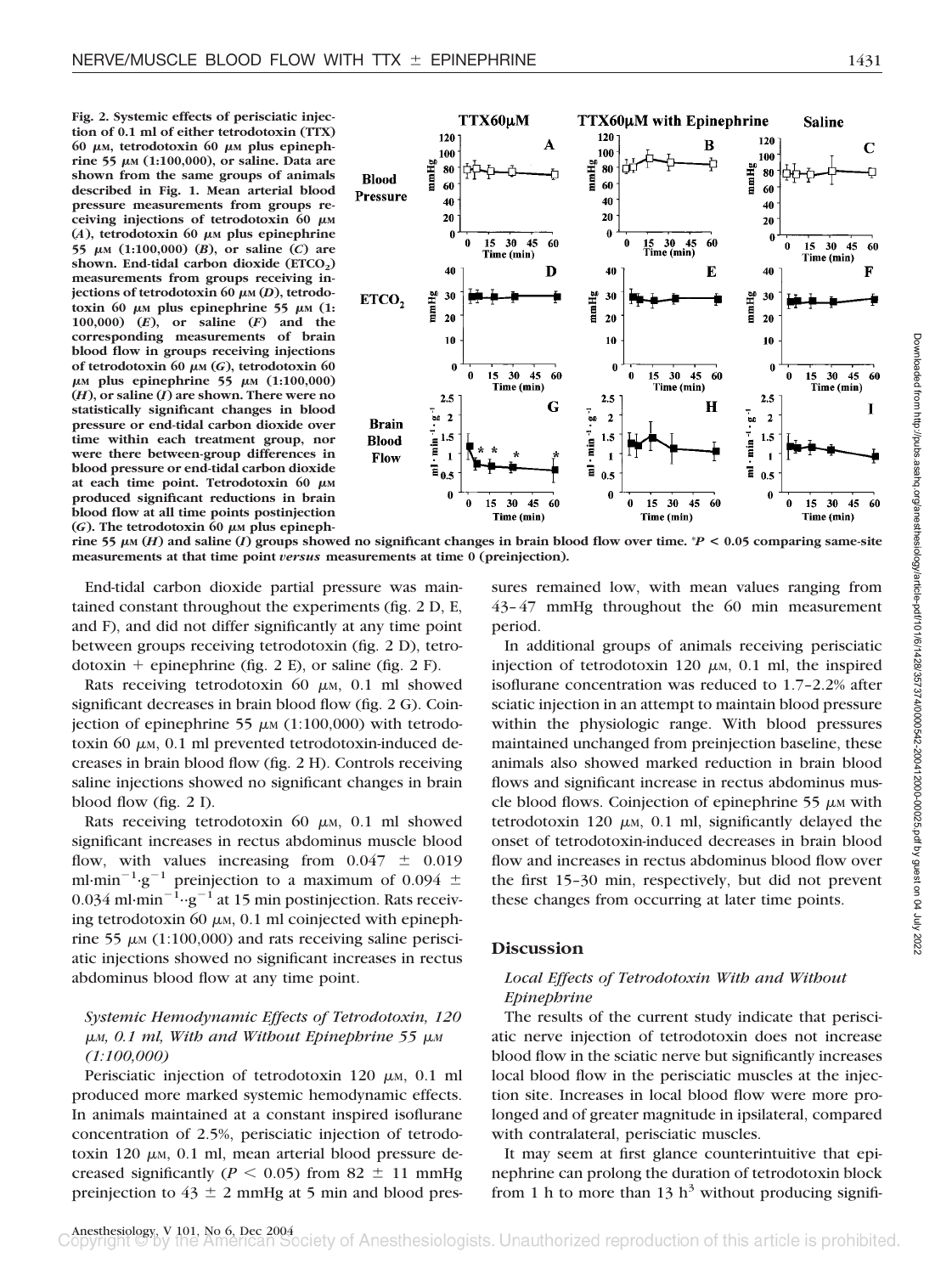cant changes in sciatic nerve blood flow. Epinephrine is rapidly metabolized *in vivo*. It would be improbable that it could continue to produce local vasoconstriction in either nerve or muscle for more than 10 h after an intramuscular injection; previous studies suggest that epinephrine vasoconstricts tissues for less than 1 h.6,7,9,10 Based on these considerations, on compartment models analogous to those described by Sinnott *et al.*, <sup>16</sup> and on the observed effect of epinephrine on regional blood flow in surrounding muscle but not in nerve, we interpret these observations as follows. Epinephrine, by its vasoconstriction in the surrounding muscle, prolongs tetrodotoxin blockade predominantly by slowing initial systemic uptake of tetrodotoxin, thereby maintaining a concentration gradient from the injection site into nerve, facilitating initial entry of tetrodotoxin into nerve in the first 20–30 min after injection (fig. 3A). This action seems more plausible than an action involving delayed removal of tetrodotoxin from nerve over the subsequent 2–12 h (fig. 3B).

## *Systemic Effects of Tetrodotoxin, With and Without Epinephrine*

Previous studies reported that epinephrine increased the median lethal dose for tetrodotoxin in rats by roughly fourfold in spontaneously ventilating rats. Systemic toxicity of tetrodotoxin is presumed, based on studies in larger animals, to reflect a combination of respiratory depression, associated with paralysis of the muscles of respiration, and hypotension, attributable predominantly to vasodilatation. Our experiments were all performed in anesthetized rats receiving controlled ventilation. It is plausible that tetrodotoxin exerts systemic toxicity through a combination of hemodynamic and respiratory effects in spontaneously ventilating animals; the current study paradigm does not provide information regarding respiratory consequences of systemic tetrodotoxin uptake.

Blood pressure remained stable after injection of tetrodotoxin 60  $\mu$ M 0.1 ml, ( $\sim$ 4.5  $\mu$ g/kg; fig. 2), with or without epinephrine. At this dose of tetrodotoxin, coinjection of epinephrine prevented reductions in brain blood flow.

Perisciatic nerve injection of 0.1 ml, 120  $\mu$ M tetrodotoxin is equivalent to a systemic tetrodotoxin dose of  $\sim$ 9  $\mu$ g/kg, which is very near the median lethal dose of  $13 \mu g/kg$  for tetrodotoxin in spontaneously ventilating rats. $3,4$  In rats maintained at a constant inspired isoflurane concentration of 2.5%, this dose of tetrodotoxin produced marked hypotension. In rats receiving this dose of tetrodotoxin, when the isoflurane concentration was reduced, blood pressure could be maintained but brain blood flow was decreased. Epinephrine briefly delayed, but did not prevent, these reductions in brain blood flow.



**Fig. 3. Heuristic diagram of possible pharmacokinetic mechanisms for the prolongation of tetrodotoxin (TTX) block by epinephrine. (***A***) Vasoconstriction of perisciatic muscle. The solid curve depicts idealized intraneural content after blocks using tetrodotoxin plus epinephrine, whereas the dotted curve depicts idealized intraneural content after blocks using tetrodotoxin alone. Epinephrine, by its vasoconstriction in the surrounding perisciatic muscle, would be predicted to slow initial systemic uptake of tetrodotoxin from injection sites, thereby maintaining a concentration gradient between surrounding tissues and the nerve, facilitating initial entry of tetrodotoxin into nerve in the first 20 – 40 min after injection, and producing a higher early peak intraneural tetrodotoxin content. This mechanism is consistent with the observed effect of epinephrine on surrounding muscle blood flow, as shown in Fig. 1, and can explain marked prolongation of nerve blockade by an action of epinephrine confined to the first hour after injection. (***B***) Decreased sciatic nerve blood flow. The dotted curve depicts idealized intraneural content after blocks using tetrodotoxin alone. Epinephrine-induced decreases in sciatic nerve blood flow would not be expected, based on compartment models, to significantly alter early peak intraneural tetrodotoxin content, but rather to delay clearance of tetrodotoxin from the nerve. The** *dashed line* **depicts idealized intraneural tetrodotoxin content after a block with tetrodotoxin plus epinephrine, under the assumption that epinephrine reduces sciatic nerve blood flow for up to 1 h (contrary to experiment), with little or no effect on surrounding muscle blood flow (contrary to experiment). The short duration of the actions of epinephrine in this case cannot account for the 13-fold prolongation of tetrodotoxin blockade by epinephrine. The** *solid line* **depicts idealized intraneural content after a block with tetrodotoxin plus epinephrine under the assumption (contrary to experiment) that epinephrine could reduce sciatic blood flow for up to 10 h with little or no effect on surrounding muscle blood flow.**

**This mechanism is implausible based on the known short duration of the actions of epinephrine in tissues and on the observed lack of effect of epinephrine on sciatic blood flow, as shown in Fig. 1.**

In previous studies using isoflurane-anesthetized rats $17$ or dogs,18 brain blood flow remained relatively constant over a mean arterial blood pressure range of 60–100 mmHg. Previous studies have shown that systemic administration of tetrodotoxin decreases blood pressure, which may result from a direct relaxant effect on vascular smooth muscle $11,19$  or an indirect effect mediated through blockade of sympathetic efferents and vasomotor reflex pathways.<sup>11,20</sup> Voltage gated sodium channels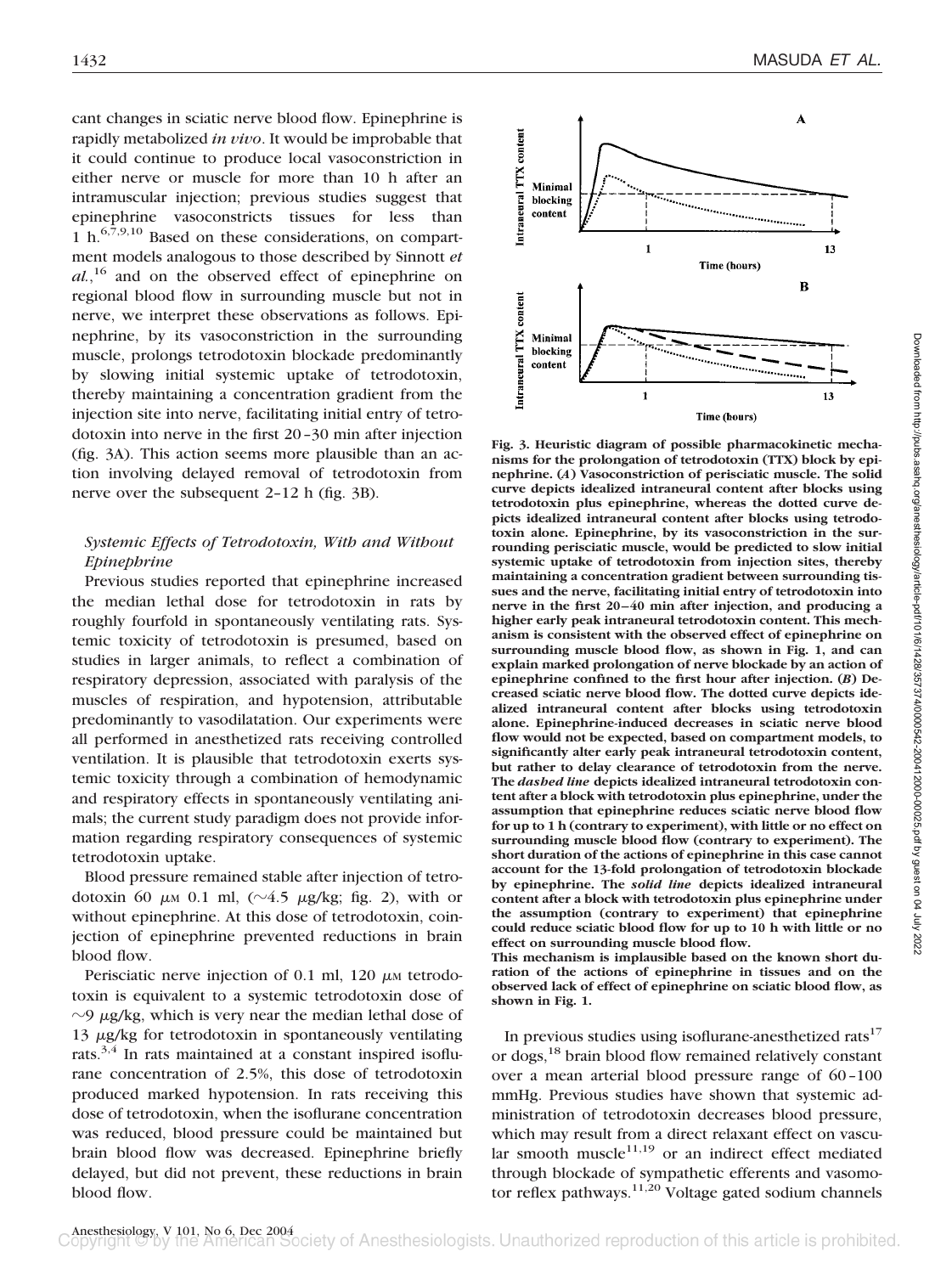are found in vascular smooth muscle cells, $2^{1-25}$  which suggests that the activation of sodium channels may be involved in contraction<sup>23</sup> and regulation of  $Ca^{2+}$  homeostasis $^{25}$  in vascular smooth muscle.

It remains unclear whether the observed reductions in brain blood flow in our studies reflect direct actions of tetrodotoxin on cerebral metabolism or cerebrovascular regulation or whether they reflect relative shunting of cardiac output from the brain to the periphery, as the result of either direct effects of tetrodotoxin on peripheral vascular smooth muscle or tetrodotoxin-induced blockade of sympathetic efferents<sup>20</sup> (as brain blood flow is much less dependent on sympathetic regulation than most peripheral tissues). The latter interpretation is more consistent with the view that tetrodotoxin crosses the blood-brain barrier very poorly.

The significance of brain blood flow relative to systemic toxicity of tetrodotoxin is of potential clinical interest. One of the major systemic toxicities of tetrodotoxin is profound hypotension, along with muscle weakness and respiratory failure. Decreased blood flow to brain and to brainstem respiratory centers with hypotension could impair respiratory drive and respiratory reflexes. Those central impairments may exacerbate weakness as a result of peripheral actions of tetrodotoxin on phrenic and intercostal nerve conduction, neuromuscular junctions, and directly on skeletal muscle in the diaphragm and intercostal muscles.

The predominant action of epinephrine appears to be delayed systemic distribution of tetrodotoxin by a local vasoconstrictive mechanism, although it is plausible that some combination of local and systemic actions of epinephrine may contribute to the positive effects of coinjected epinephrine on tetrodotoxin-induced systemic toxicity. To a small extent, the cerebrovascular effects of epinephrine may be from isoflurane-induced changes in blood-brain barrier permeability.26 In a recent study on cerebrovascular effects, epinephrine was shown to increase mean arterial pressure and cerebral blood flow more in isoflurane-anesthetized sheep than in awake sheep.<sup>26</sup> In the presence of an equivalent effect on mean arterial pressure, the exaggerated cerebrovascular effects of epinephrine under anesthesia appear to be centrally mediated isoflurane-dependent changes in bloodbrain barrier permeability, thereby causing a direct influence on the cerebral vasculature.<sup>26</sup>

## **Conclusions**

Further interpretation of the pharmacokinetic and pharmacodynamic effects of epinephrine in prolonging tetrodotoxin blockade requires measurement of tetrodotoxin tissue uptake and distribution analogous to the studies of lidocaine and other local anesthetics by Strichartz *et al*. <sup>16</sup> Our efforts to carry out these experiments

have thus far been confounded by radiochemical impurities or exchange of radiolabel in commercial preparations of radiolabeled tetrodotoxin. Methods are under investigation to circumvent this technical problem.

It may be that our ability to measure small changes in sciatic nerve blood flow was impeded by its small size, as we estimate that only approximately 100 microspheres were contained in each sciatic nerve sample, substantially less than the 400 or more microspheres that were imbedded in all other tissue samples harvested. We believe that we have improved on both the precision and accuracy of this model compared with a previous study,<sup>9</sup> and the reproducibility and comparatively small standard deviations in sciatic blood flow measurements in the current study support this assertion. Nevertheless, because of the limitations of small numbers of microspheres in each sample, our results cannot exclude the possibility that we may have missed relatively small changes in sciatic nerve blood flow after injection of tetrodotoxin with or without epinephrine and that these small changes in blood flow might influence nerve block durations.

In conclusion, we observed that epinephrine attenuates tetrodotoxin-induced increases in muscle blood flow at the injection site, which may partly contribute to the prolongation of tetrodotoxin-induced nerve blocks and to the attenuation of tetrodotoxin-induced systemic toxicity. Further pharmacokinetic/pharmacodynamic studies may clarify the mechanisms of prolongation of tetrodotoxin block by epinephrine. Combinations of tetrodotoxin (or other site 1 toxins) with epinephrine may have a future clinical utility in providing prolonged nerve blockade with a reduced risk of local neurotoxic $ity<sup>1</sup>$  compared with some alternative approaches.

#### **References**

1. Sakura S, Bollen AW, Ciriales R, Drasner K: Local anesthetic neurotoxicity does not result from blockade of voltage-gated sodium channels. Anesth Analg 1995; 81:338–46

2. Kao CY: Tetrodotoxin, saxitoxin and their significance in the study of excitation phenomena. Pharmacol Rev 1966; 18:997–1049

3. Kohane DS, Yieh J, Lu NT, Langer R, Strichartz GR, Berde CB: A reexamination of tetrodotoxin for prolonged duration local anesthesia. ANESTHESI-OLOGY 1998; 89:119–31

4. Kohane DS, Lu NT, Cairns BE, Berde CB: Effects of adrenergic agonists and antagonists on tetrodotoxin-induced nerve block. Reg Anesth Pain Med 2001; 26:239–45

5. Bernards CM, Kopacz DJ: Effect of epinephrine on lidocaine clearance in vivo: A microdialysis study in humans. ANESTHESIOLOGY 1999; 91:962–8

6. Selander D, Mansson LG, Karlsson L, Svanvik J: Adrenergic vasoconstriction in peripheral nerves of the rabbit. ANESTHESIOLOGY 1985; 62:6–10

7. Myers RR, Heckman HM: Effects of local anesthesia on nerve blood flow: Studies using lidocaine with and without epinephrine. ANESTHESIOLOGY 1989; 71:757–62

8. Fink BR, Aasheim GM, Levy BA: Neural pharmacokinetics of epinephrine. ANESTHESIOLOGY 1978; 48:263–6

9. Palmer GM, Cairns BE, Berkes SL, Dunning PS, Taylor GA, Berde CB: The effects of lidocaine and adrenergic agonists on rat sciatic nerve and skeletal muscle blood flow in vivo. Anesth Analg 2002; 95:1080–6

10. Partridge BL: The effects of local anesthetics and epinephrine on rat sciatic nerve blood flow. ANESTHESIOLOGY 1991; 75:243–50

11. Kao CY, Nagasawa J, Spiegelstein MY, Cha YN: Vasodilatory effects of tetrodotoxin in the cat. J Pharmacol Exp Ther 1971; 178:110–21